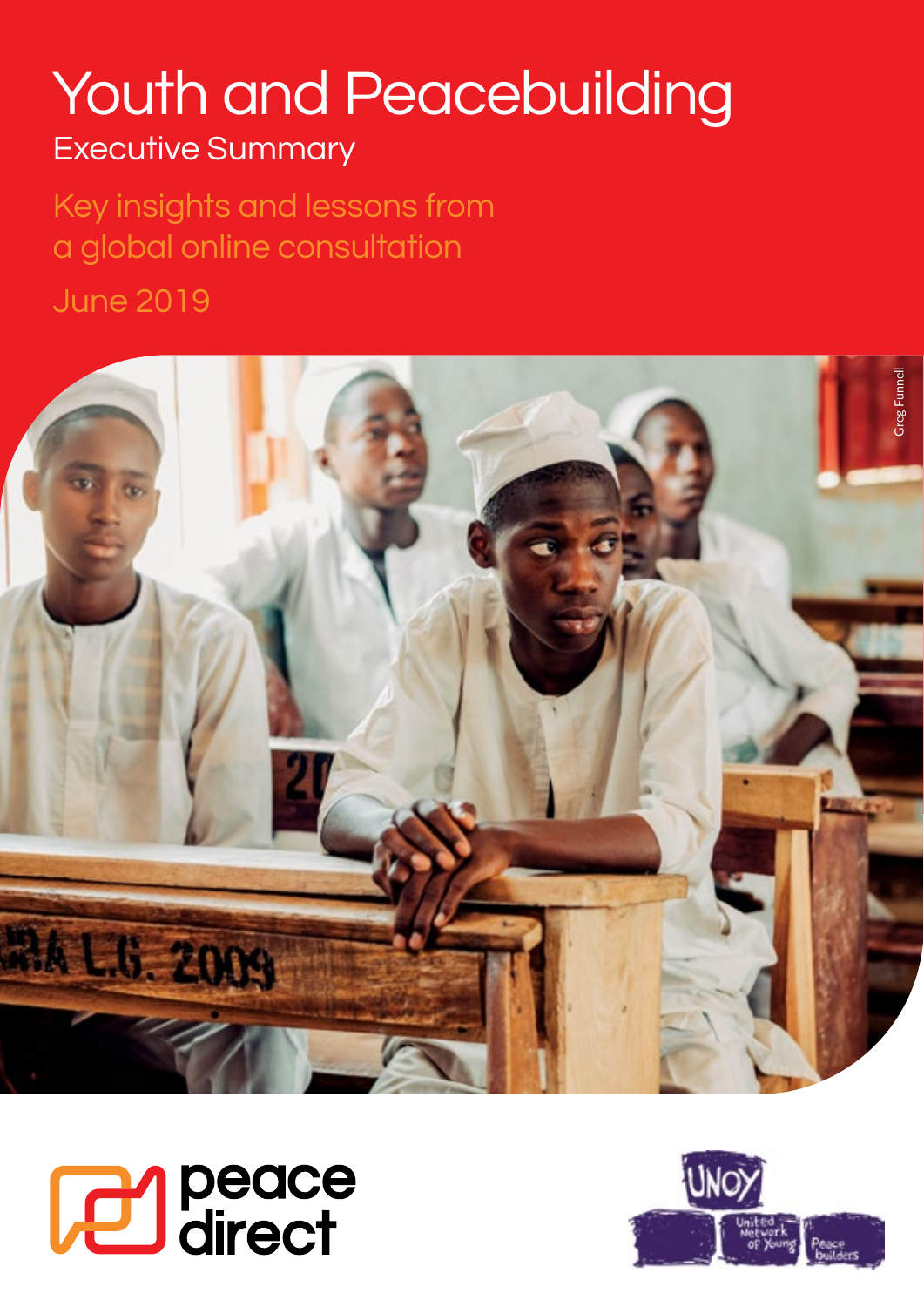

**Almost four years since the historic adoption of the United Nations (UN) Security Council Resolution (SCR) 2250, most signatory Member States are still lagging in supporting youth-led initiatives and generating conducive environments for youth inclusion at the local level.** 

Despite most governments' failure to implement this resolution and support youth-led peacebuilding initiatives, young peacebuilders around the world are charting creative and innovative ways to assert their voices, thus contributing to advancing youth inclusion in peacebuilding processes around the world. Drawing on a three-day online consultation organised by Peace Direct and United Network of Young (UNOY) Peacebuilders in April 2019 with local peacebuilders from across the world, this report shares key insights and policy recommendations to enhance youth inclusion in peacebuilding processes in light of young peacebuilders' strengths and aspirations to transform their respective contexts.

## About Peace Direct

Peace Direct works with local people to stop violence and build sustainable peace. We believe that local people should lead all peacebuilding efforts, and this report is the latest in a series canvassing local views on violent conflicts around the world in an effort to highlight local capacities for peace and local expertise.

This report forms part of Peace Direct's Local Voices for Peace (LVP) Report series and seeks to amplify young peacebuilders' voices and explore the different, innovative ways in which they are advancing youth inclusion in political and peacebuilding processes in their contexts. It underscores the challenges that young peacebuilders are experiencing in the implementation of SCR 2250. Participants of the online consultation delineated the tensions that exist between their optimistic individual attitudes, behaviours, and aspirations underlying their peacebuilding efforts, and the attitudes and behaviours of policymakers toward youth-led peacebuilding initiatives. Thus, a central question that the report posits for policymakers, governments, peacebuilding organisations, research institutions, and young peacebuilders working to advance the Youth, Peace and Security (YPS) Agenda is: how can we effectively support and engage the growing number of youth peacebuilders around the world? How can we ensure greater support and identify a new approach to engage youth peacebuilders?

To advance youth inclusion in peacebuilding processes, it is critical that policymakers and local stakeholders choose to perceive young peacebuilders and youth in general as allies for good rather than threats to contain.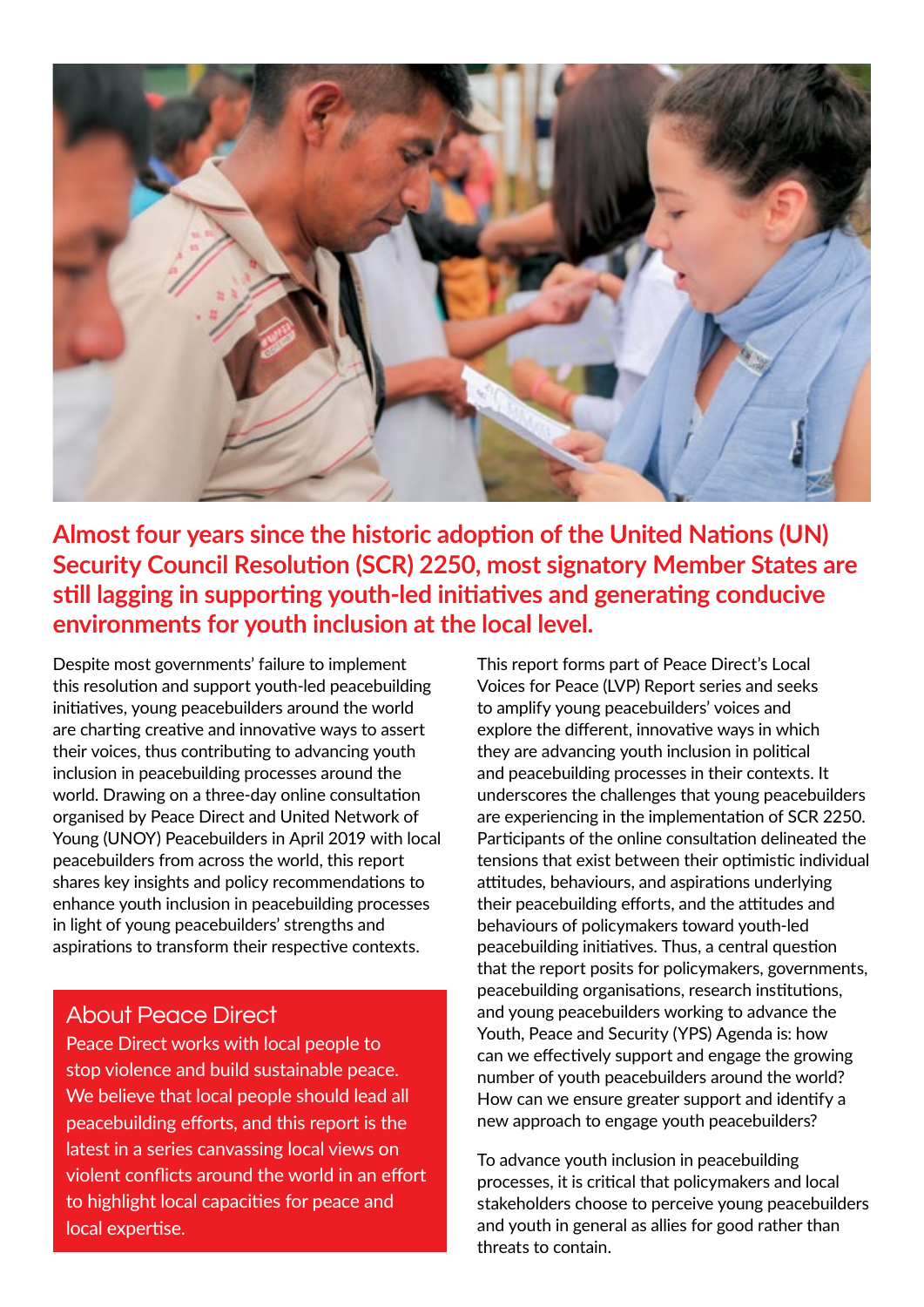

## Key insights

The three-day online consultation, convened by Peace Direct and UNOY, sought to explore the innovative ways in which local young peacebuilders are advancing youth inclusion in political and peacebuilding processes in their different contexts. Participants were invited to contribute to a series of online, text-based discussions for three days. Over 140 participants from 56 countries took part. The most noteworthy insights and recommendations from the online consultation are summarised below:

- •Participants of the online consultation juxtaposed the optimistic individual attitudes and behaviours of many young people driving peacebuilding efforts with the **failure of policy makers to recognise and support the positive potential of youth in peacebuilding processes as agents of conflict transformation.**
- **Most governments have thus far failed to adequately implement SCR 2250 at the local level.** Youth peacebuilders face combined challenges of shrinking civic engagement spaces, limited access to individual economic opportunities or organisational funding, and a lack of transparency from governments on the implementation of the YPS Agenda.
- **It is important that policymakers open political spaces for youth to fully participate in both the formulation of decision-making structures and actual decision-making processes.** Open dialogue is key to building trust between youth peacebuilders and policymakers.
- **Despite exclusion from political and policy processes, most young people do not turn to violence as a solution for political change.**  However, such exclusion can exacerbate the risk of violence and radicalisation in certain contexts.
- **Existing gender norms can affect which youth groups can access peacebuilding processes.**
- •To advance the inclusion of youth, and other marginalised groups such as women, in peacebuilding processes, **it is critical to also recognise and account for the destructive roles these constituencies have played in conflicts** — allowing appropriate transitional and restorative justice mechanisms to address past abuses. This is especially crucial in countries with histories of unaddressed past grievances in which youth were perpetrators of violence.